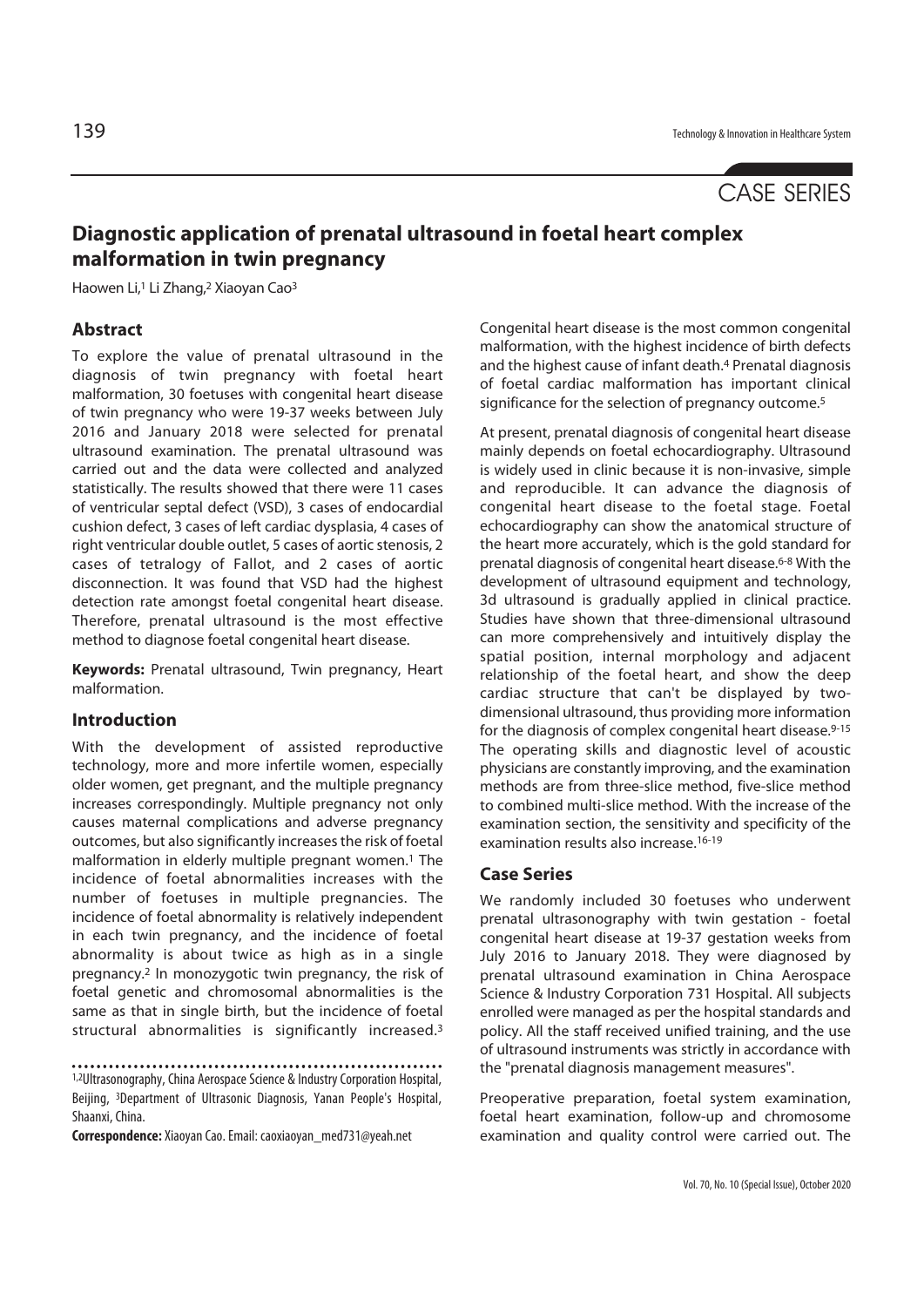

foetus with chromosomal abnormality and the foetus with normal chromosome but fatal congenital heart disease (CHD) chromosome were recommended to terminate the pregnancy. Data was entered and analysed by using SPSS 16.0 statistical software, chi-square test was applied for counting data, and p-value < 0.05 was taken as significant. Thus, the purpose of this research was to study the application of prenatal ultrasound in the diagnosis of foetal heart complex malformations in twin pregnancies.

## **Preoperative Preparation**

Preoperative examination included blood routine, coagulation function, liver function biochemistry, Creactive protein and leucorrhoea routine, etc., and contraindications such as vaginal bleeding, vaginal inflammation, abnormal coagulation function and abnormal liver function were excluded. The patients and their families were explained that abortion, preterm birth,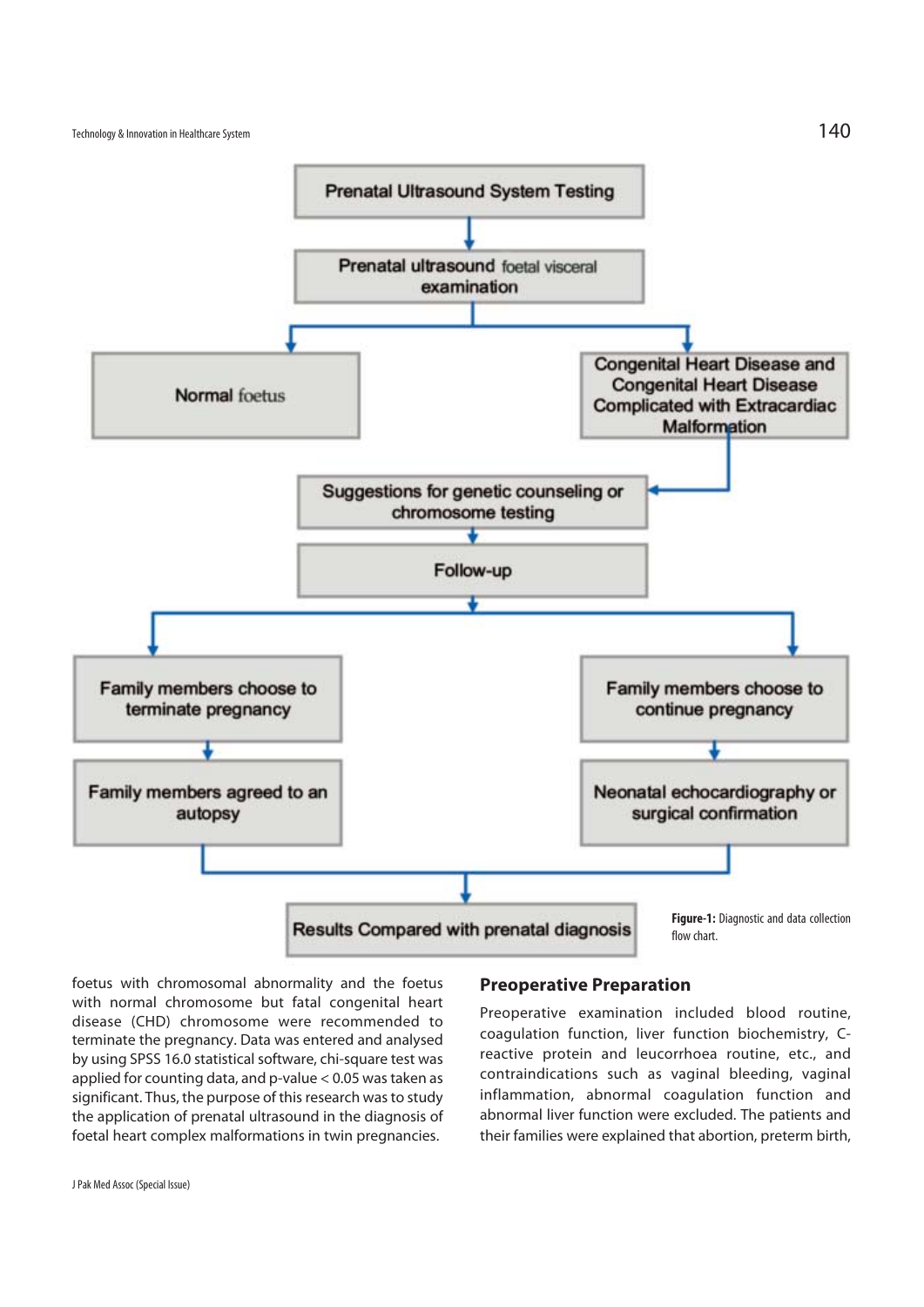chorionic amnionitis and other complications may be caused by the reduction of pregnancy and the pregnant women and their families carefully read the informed consent and signed it. All foetal structural abnormalities were confirmed by ultrasonography. For prenatal diagnosis of chromosomal disease or haemophilia, the foetus was determined according to placental location. Before the prenatal diagnosis cycle of chromosomal disease, fluorescence in situ hybridization of foetal heart blood or chromosome gene chip analysis was performed to confirm the target foetus.

# **Foetal System Examination**

GE Voluson color doppler ultrasound was used for diagnosis, and pregnant women were in supine position. The ultrasound diagnostic instrument was set as the condition for systematic screening and examination of the foetus, and the probe was placed on the abdominal wall of the pregnant woman. Routine obstetric ultrasound measurement was conducted for the foetus according to the "prenatal ultrasound examination guide" P01, including foetal double top diameter, head circumference, femur length, bone length and other growth parameters. Then the foetal head, labial face, spine, chest cavity, abdominal cavity, limbs and other systems were examined successively, and the amniotic fluid, placenta and umbilical cord were evaluated. If any abnormality was found in the inspection process, multisection scanning would be carried out for the abnormal structure. During the inspection, the instrument was adjusted to the best display according to individual differences, and the image was collected in the computer work station.

# **Foetal Heart Examination**

After the systematic examination, the ultrasonic diagnostic instrument was set as the condition of foetal heart examination, the enlarged image was used to occupy 1/3 to 1/2 of the display screen, and the instrument was adjusted to the best display according to individual differences.

# **Follow-up and Chromosome Examination**

For the foetus with cardiac malformation examined by ultrasound above, it was suggested to conduct clinical genetic counselling after chromosome examination. The foetus with chromosomal abnormality and the foetus with normal chromosome but fatal congenital heart disease (CHD) chromosome were recommended to terminate the pregnancy. For those who chose to terminate the pregnancy with the consent of the family members and had signed the consent of autopsy and pathological examination, autopsy could be conducted. For those who chose to continue pregnancy, the neonatal echocardiography or telephone follow-up was performed until the child was 1 year old, and the follow-up results were recorded. Some of the patients examined in other hospitals were followed up by telephone.

# **Quality Control**

The criteria were strictly enforced, patients who met the criteria were included. The participants included two chief physicians, two deputy chief physicians, and one attending physician. Patients were required to carefully read and sign the informed consent, and fill in the prenatal examination questionnaire. All cases were registered and followed up regularly to ensure the integrity of ultrasonogram and clinical data. Finally, the accuracy of ultrasound diagnosis was determined by calculating the coincidence rate on the basis of postnatal autopsy results or neonatal EKG examination and postnatal surgery. The loss of follow-up rate (cases where autopsy or neonatal echocardiography was performed or surgery was performed and was consistent with prenatal examination results / cases where autopsy or neonatal echocardiography was performed or surgery was performed) should be controlled within 10%. SPSS 16.0 statistical software was used for statistical analysis in this data, chi-square test was used for counting data, and  $P < 0.05$  was

**Table-1:** Prenatal ultrasound examination of 8 cases of fetal CHD with extracardiac malformation.

| No. | <b>Gestational weeks</b> | <b>Congenital heart disease</b>  | <b>Extracardiac malformation</b>                                   |
|-----|--------------------------|----------------------------------|--------------------------------------------------------------------|
|     |                          |                                  |                                                                    |
|     | 32                       | AVSD, double outlet of ventricle | Talipes equinovarus                                                |
|     | 29                       | DORV, VSD, HLHS                  | Widened clear septum, single umbilical artery                      |
|     | 34                       | Aortic coarctation               | Hydrops abdominis                                                  |
|     | 25                       | TOF                              | Left kidney loss, left horseshoe varus, single umbilical artery    |
|     | 26                       | Left atrial isomerism, AVSD      | Partial visceral inversion                                         |
| 6   | 19                       | <b>HLHS</b>                      | Whole forebrain, chest and peritoneal effusion, foetal skin oedema |
|     | 38                       | T0F                              | Short limbs, missing thumbs in both hands                          |
| 8   |                          | AVSD                             | Left radius and ulna lost, deformity of both hands                 |

AVSD: Aortoventricular Septal defect. DORV: Double Outlet Right Ventricle. VSD: Ventricular Septal Defect. HLHS: Hypoplastic left heart syndrome. TOF: Tetralogy of Fallot.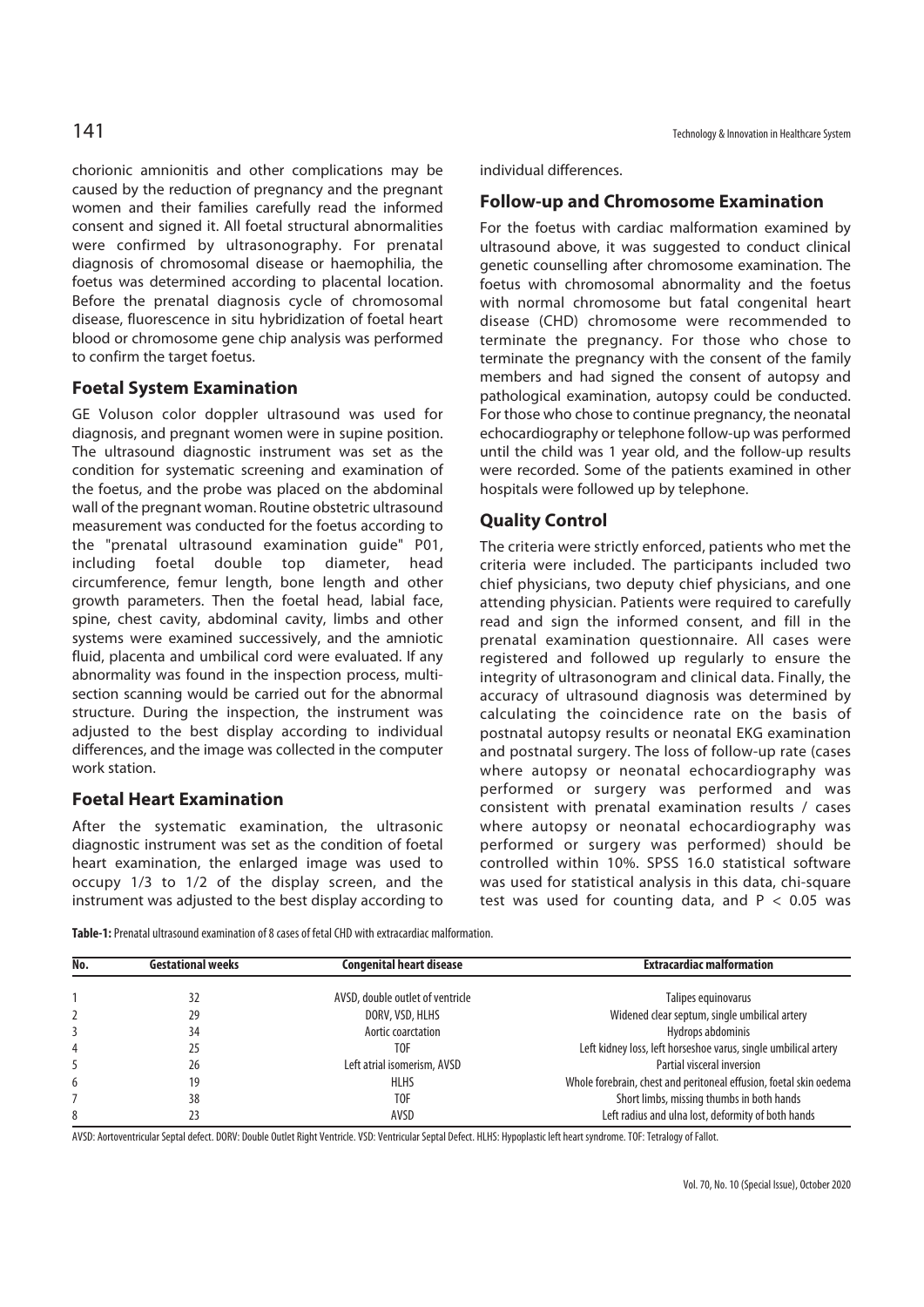considered statistically significant.

# **Comparison of the Types of Foetal Malformations Between the two Groups**

There were 30 cases of foetal congenital heart disease in twin pregnancy, including 28 cases of twin chorionic twins and 2 cases of single chorionic twins. In cardiac abnormality types, there were 11 cases (36.7%) of ventricular septal defect, 3 cases (10%) of Atrioventricular septal defects (AVSD), 3 cases (10%) of Hypoplastic left heart syndrome (HLHS), 4 cases (13.3%) of Double Outlet Right Ventricle (DORV), 5 cases (16.7%) of aortic stenosis, 2 cases (6.7%) of TOF (tetralogy of Fallot), and 2 cases (6.7%) of interrupted aortic arch (IAA). For multiple coexisting complex CHD (congenital heart disease), as shown in Figure-2.

Among the 30 cases, 8 cases were foetal congenital heart disease complicated with extracardial malformation (one case could be complicated with multiple extracardial malformations), and the characteristics were shown in Table-1. A total of 24 of the 30 cases underwent chromosome examination, and the specific results were shown in Figure-3. The incidence of chromosomal abnormalities in foetuses with CHD was significantly higher than that in foetuses with only CHD.



**Figure-3:** Chromosome examination results of CHD and CHD combined with extracardiac malformation.

## **Discussion**

Clinically, about 40% of infants die of heart defects. Congenital heart defects are also one of the high-risk factors leading to infant death. During pregnancy, 20 weeks after pregnancy is the period of complete foetal

heart development. If the heart has irreversible lesions, prenatal screening should be carried out in time to determine whether there is heart abnormality, so as to terminate the pregnancy in time Improve the birth quality of the population. After 20 weeks of pregnancy, the foetal heart gradually develops completely. Prenatal ultrasound can effectively diagnose foetal heart malformation.20 However, due to the small size and complex structure of foetal heart, the accuracy of screening is affected by foetal development, maternal factors, instrument conditions and other factors in the process of ultrasound examination.21

Due to the limitation of medical technology, most of the heart malformation foetuses are difficult to cure, so prenatal diagnosis and screening is particularly important.



**Figure-2:** Incidence of congenital heart disease in 30 foetuses.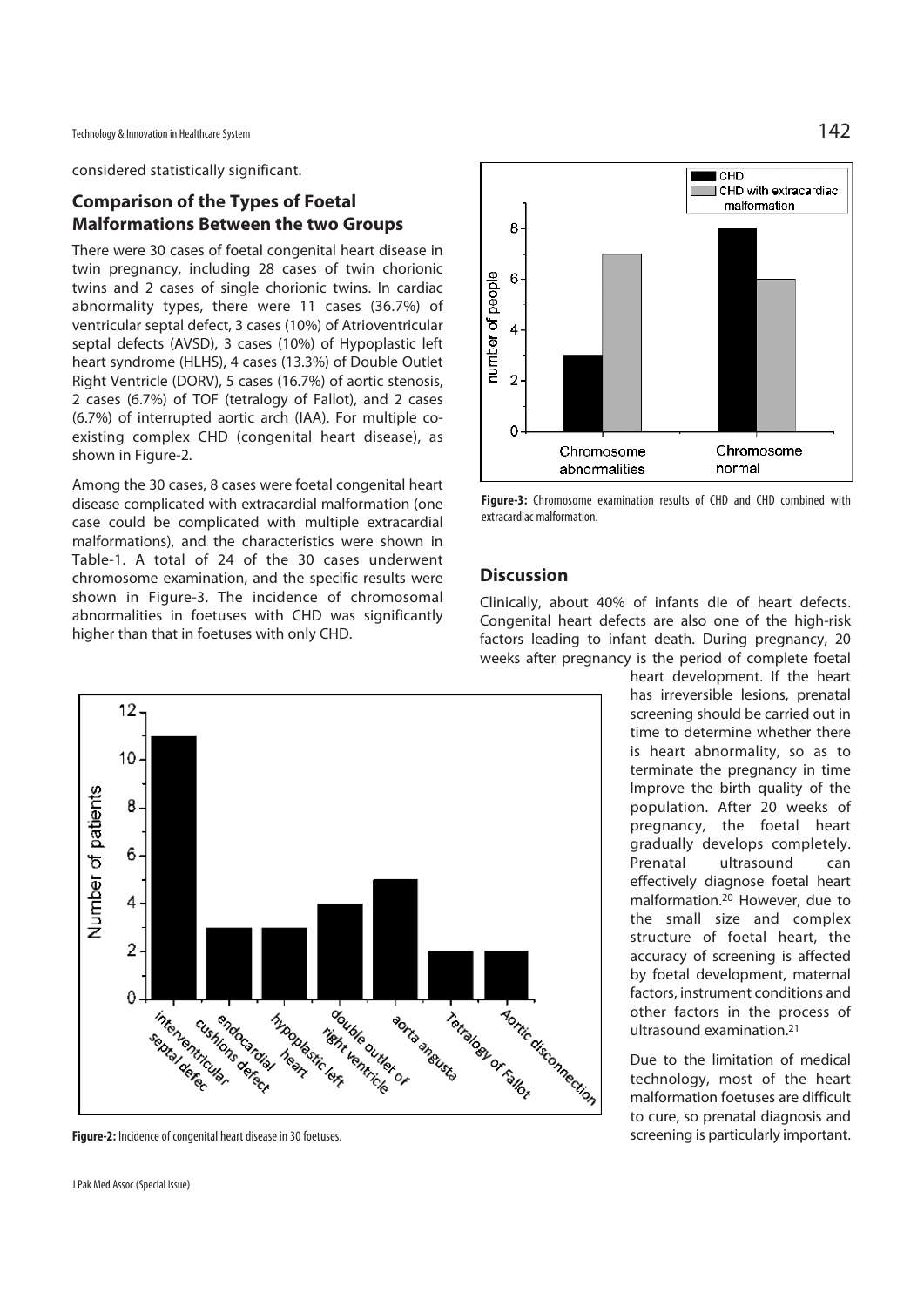At present, the main screening method is ultrasonic examination, which has the advantages of non-invasive and economic.22 It can detect foetal heart malformation in early stage, timely implement treatment, reduce the birth rate of foetal heart malformation, and improve the survival rate of foetal heart malformation.23

This study analysed and summarized the cases of foetal heart malformation under ultrasound, which provided the basis for clinical diagnosis and classification. It was found that 11 cases of VSD, 3 cases of endocardial cushion defect, 3 cases of left cardiac dysplasia, 4 cases of right ventricular double outlet, 5 cases of aortic stenosis, 2 cases of tetralogy of Fallot and 2 cases of aortic disconnection were diagnosed by ultrasound. The most common is ventricular septal defect (VSD), which is congenital heart disease of the foetus, with the highest prenatal detection rate.

Ventricular septal defect (VSD) is an opening in the ventricular septum that results in blood flow between the left and right ventricles.24 The interventricular septal anatomical structure is composed of four parts: the inflow tract septum, the outflow tract septum (including cone part and funnel part), the membrane septum and the muscle septum. According to the anatomical structure, VSD can be divided into four types, among which the peri membranous part is the most common, accounting for about 80%, the muscular part accounts for about 5%-20 %, the inflow tract accounts for about 5% - 8%, and the outflow tract accounts for about 5%. Two-dimensional ultrasound can be detected in the middle and late pregnancy. The commonly used sections include four-chamber section and five-chamber section. Because foetal ventricular pressures on the left and right are almost equal, all VSD colour doppler shows no obvious shunt or bidirectional shunt.

Endocardial pad defect, also known as complete atrioventricular septal defect, is the abnormal heart development of atrial septal primary septal defect combined with ventricular septal defect and abnormal common atrioventricular valve connecting left and right ventricles.25 It is caused by the failure of endocardial cushion fusion during embryonic development and can be divided into equilibrium and non-equilibrium. AVSD is most easily detected in the four-chamber cardiac tangential plane, common atrioventricular valve can be seen in diastole, and the cross structure disappears. Left ventricular dysplasia is a complex cardiac dysplasia, including severe dysplasia of the left ventricle and left ventricular outflow tract.<sup>21</sup>

Interruption of aortic arch is a developmental abnormality in which the ascending aorta is completely dissociated from the descending aorta. IAA can be divided into three types according to different interrupt sites: type A, the

distal end of the left subclavian artery; type B, the interruption is located between the left common carotid artery and the left subclavian artery; type C, the interruption is between the brachiocephalic trunk and the left common carotid artery. Among them, type B is the most common and type C is rare. The main section of the two-dimensional ultrasound diagnosis is the long axis section of the aortic arch, and the continuity of the ascending aorta and the descending aorta is interrupted.

The main reason for misdiagnosis in clinical examination is that the current medical technology level cannot detect the patent ductus arteriosus. At the same time, the reason why the simple malformation of the heart cannot be detected before delivery may be related to the operation ability of the operator, the performance of the instrument and the fetal movement.26 In order to further improve the detection rate of foetal congenital heart malformation, it is necessary to strengthen the training of relevant personnel, in order to improve the accuracy of the examination, and provide a technical basis for the realization of eugenics and the protection of mother and infant health and safety.<sup>27</sup> In addition, with the continuous development and progress of medical technology, prenatal ultrasound can be combined with cytogenetic examination to improve the detection rate of foetal heart malformation.28

In summary, ultrasound screening has the advantages of low price, high accuracy and low risk. It can detect foetal heart malformation early, provide clinical basis for further pregnancy and intervention, so as to improve the prognosis and survival rate of infants with heart malformation, which is worth further promotion in clinical.

#### **Conclusion**

We concluded that 11 cases of ventricular septal defect, 3 cases of endocardial pad defect, 3 cases of left cardiac dysplasia, 4 cases of right ventricular double outlet, 5 cases of aortic stenosis, 2 cases of tetralogy of Fallot and 2 cases of aortic disconnection were detected. The most common occurrence was ventricular septal defect, which was the congenital heart disease of the foetus with the highest prenatal detection rate.

**Disclaimer:** I hereby declare that this research paper is my own and autonomous work. All sources and aids used have been indicated as such. All texts either quoted directly or paraphrased have been indicated by in-text citations. Full bibliographic details are given in the reference list which also contains internet sources. This work has not been submitted to any other journal for consideration.

**Conflict of Interest:** We declare that all contributing